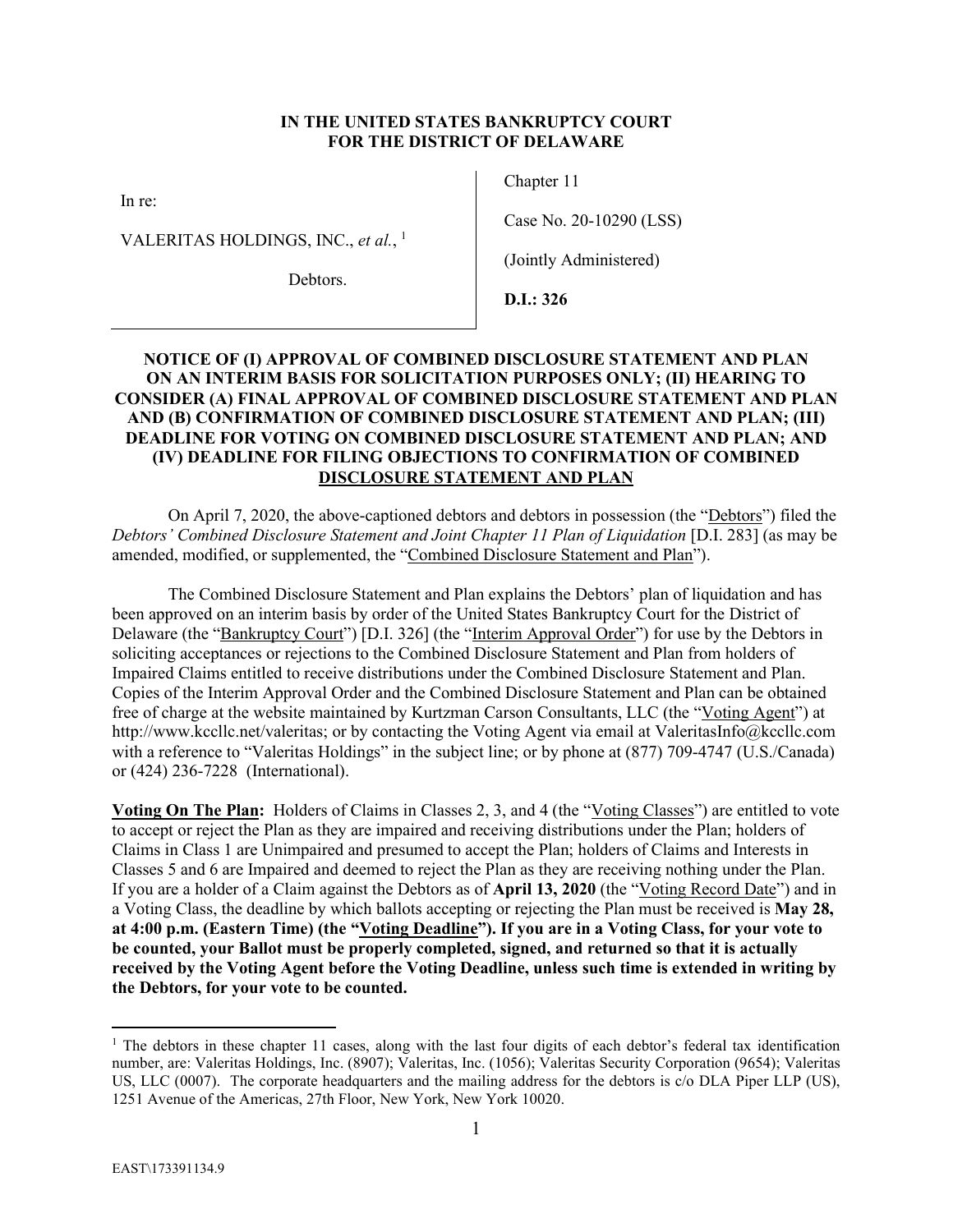Your Ballot must be returned by (a) first-class mail (using the reply envelope provided or otherwise as set forth below), (b) overnight courier, or (c) personal delivery at the following address:

> Valeritas Holdings Inc. Balloting Center c/o Kurtzman Carson Consultants LLC 222 N. Pacific Coast Highway, Suite 300 El Segundo, CA 90245

• In addition, Ballots will be accepted if properly completed through the online balloting portal maintained by the Voting Agent. **Holders of Claims in Voting Classes may submit an electronic Ballot at** http://www.kccllc.net/valeritas. Instructions for electronic, online transmission of Ballots will be set forth on such website. **BALLOTS WILL NOT BE ACCEPTED BY EMAIL, TELECOPY, OR FACSIMILE.** If your Ballot is not received by the Voting Agent on or before the Voting Deadline, and such Voting Deadline is not extended by the Debtors, your vote will not be counted.

**Important Information Regarding Releases**: If you vote to accept the Combined Disclosure Statement and Plan or abstain from voting, you must also decide whether to consent to the releases contained in Section 8.7 of the Combined Disclosure Statement and Plan. Section 8.7 of the Combined Disclosure Statement and Plan provide the following third-party releases:

# **8.7 Third-Party Release**

**As of the Effective Date, for good and valuable consideration, the adequacy of which is hereby confirmed, including the obligations of the Debtors under the Plan and the contributions of the Released Parties to facilitate and implement the Plan, and the Releasing Parties having opted into granting the Third-Party Release, to the fullest extent permissible under applicable law, as such law may be extended after the Effective Date, each of the Releasing Parties shall be deemed to have conclusively, absolutely, unconditionally, irrevocably, and forever released, waived, and discharged each Released Party from any and all Claims, Interests, obligations, rights, suits, damages, Causes of Action, remedies, and liabilities whatsoever, whether known or unknown, foreseen or unforeseen, existing or hereinafter arising, in law, equity, or otherwise, including any derivative claims, asserted or assertable on behalf of any of the Debtors or their Estates, that such Entity would have been legally entitled to assert (whether individually or collectively), based on or in any way relating to, or in any manner arising from, in whole or in part, the Debtors, the Sale process, the Chapter 11 Cases, the subject matter of, or the transactions or events giving rise to, any Claim or Interest that is treated in the Plan, the business or contractual arrangements between any Debtor and any Released Party, the restructuring of Claims and Interests prior to or in the Chapter 11 Cases, the negotiation, formulation, preparation, dissemination and filing of the Combined Disclosure Statement and Plan and any related documents (including, for the avoidance of doubt, the Plan Supplement), the DIP Facility, the Sale process and related documents, or related agreements, instruments, or other documents, the pursuit of Confirmation of the Plan, the pursuit of consummation of the Plan, the administration and implementation of the Plan, or upon any other act or omission, transaction, agreement, event, or other occurrence taking place on or before the Effective Date (including prior to the Petition Date).** 

**Entry of the Confirmation Order shall constitute the Bankruptcy Court's approval of the Third-Party Release, which includes by reference each of the related provisions and definitions contained in this Plan, and further, shall constitute the Bankruptcy Court's finding that the Third-Party**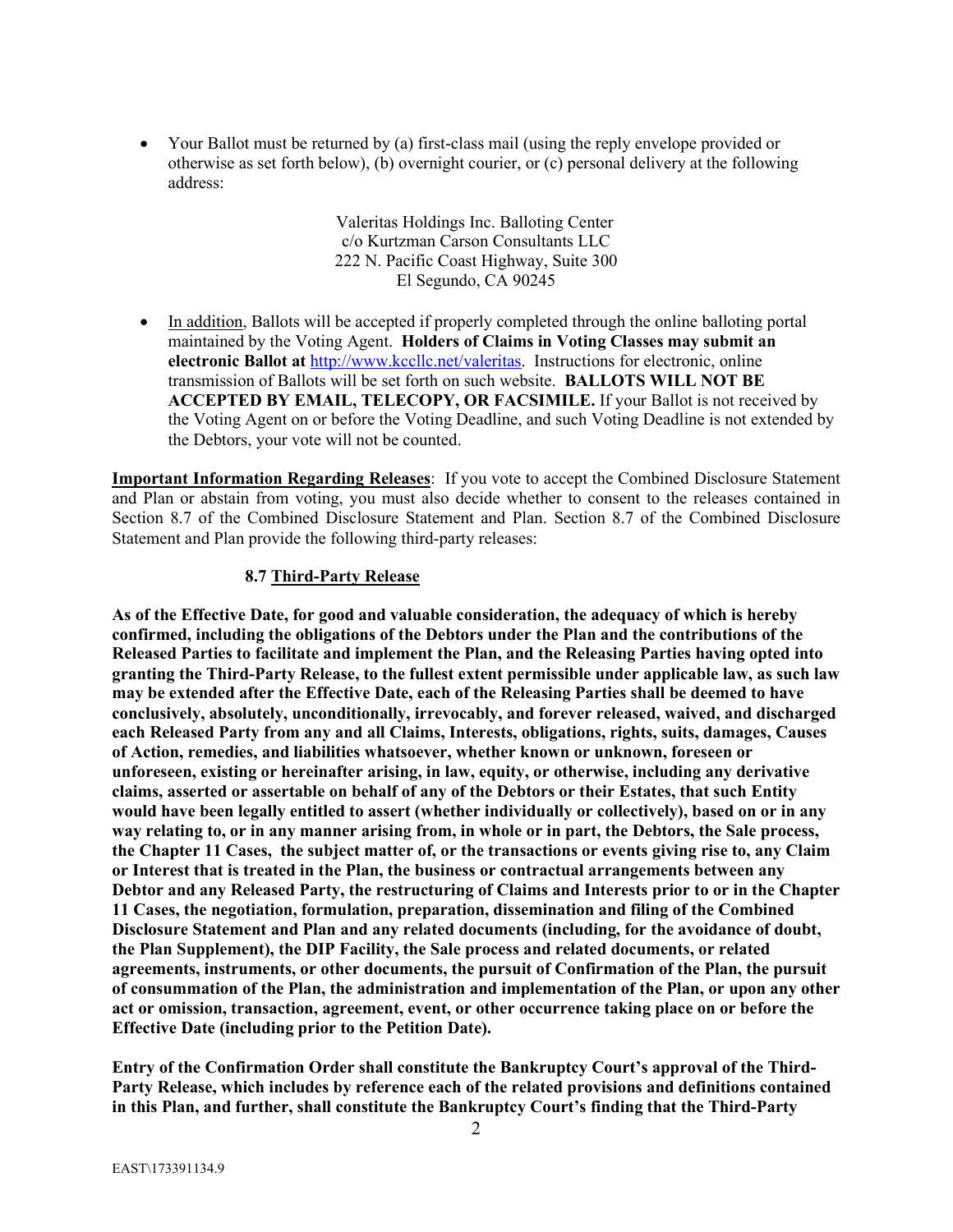**Release is: (1) by virtue of the opt-in procedure, fully consensual; (2) in exchange for the good and valuable consideration provided by the Released Parties, including pursuant to the Amended Settlement to facilitate the negotiation and filing of this Combined Disclosure Statement and Plan and the funding of the Creditors' Trust, among other things; (3) a good-faith settlement and compromise of claims released by the Third-Party Release; (4) fair, equitable, and reasonable; (5) given and made after due notice and opportunity for hearing; and (6) a bar to any of the Releasing Parties asserting any claim, Cause of Action, or liability related thereto, of any kind whatsoever, against any of the Released Parties or their property, released pursuant to the Third-Party Release.** 

**If you decide to consent to these releases, you must check the "Consent" box on your ballot.** If you reject the Combined Disclosure Statement and Plan, you will be deemed to have decided not to consent to the third-party releases.

**Challenging Your Claim For Voting Purposes Only**. If your Claim was listed as contingent, unliquidated, or disputed in the Debtors' Schedules (as defined in the Combined Disclosure Statement and Plan) or if your Claim is subject to an objection filed by May 18, 2020, you may file a motion (a "Rule 3018 Motion") for an order temporarily allowing your Claim in a different classification or amount for purposes of voting to accept or reject the Combined Disclosure Statement and Plan. You must file and serve such motion on the Debtors so that it is received by **May 28, 2020 at 4:00 p.m. (Eastern Daylight Time)**. Such creditor's ballot will not be counted unless temporarily allowed by the Bankruptcy Court for voting purposes, after notice and a hearing prior to or at the Combined Hearing (as defined below).

**Combined Hearing and Filing Objections to the Combined Disclosure Statement and Plan.** A hearing to consider final approval of the adequacy of information contained in the Combined Disclosure Statement and Plan pursuant to section 1125 of the Bankruptcy Code and confirmation of the Combined Disclosure Statement and Plan pursuant to section 1129 of the Bankruptcy Code will be held on **June 4, 2020 at 2:00 p.m. (Eastern Daylight Time)** before the Honorable Laurie Selber Silverstein at the Bankruptcy Court, 824 N. Market Street, 6th Floor, Courtroom 2, Wilmington, Delaware 19801 OR via telephonic/videoconferencing appearance, as applicable (the "Combined Hearing"), but may be continued from time to time without further notice other than the announcement by the Debtors of the adjourned date(s) at the Combined Hearing or any continued hearing or as indicated in any notice of agenda of matters scheduled for hearing or other notice filed with the Bankruptcy Court.

The deadline for filing objections to final approval of the Combined Disclosure Statement and Plan is **May 28, 2020 at 4:00 p.m. (Eastern Time)**. Any objection must (a) be in writing, (b) comply with the Bankruptcy Rules and the Local Rules, and (c) be filed with the Bankruptcy Court and served upon the parties registered to receive notice through the Bankruptcy Court's ECF noticing system, in each case. **Unless an objection is timely filed and served, it may not be considered by the Bankruptcy Court at the Combined Hearing.**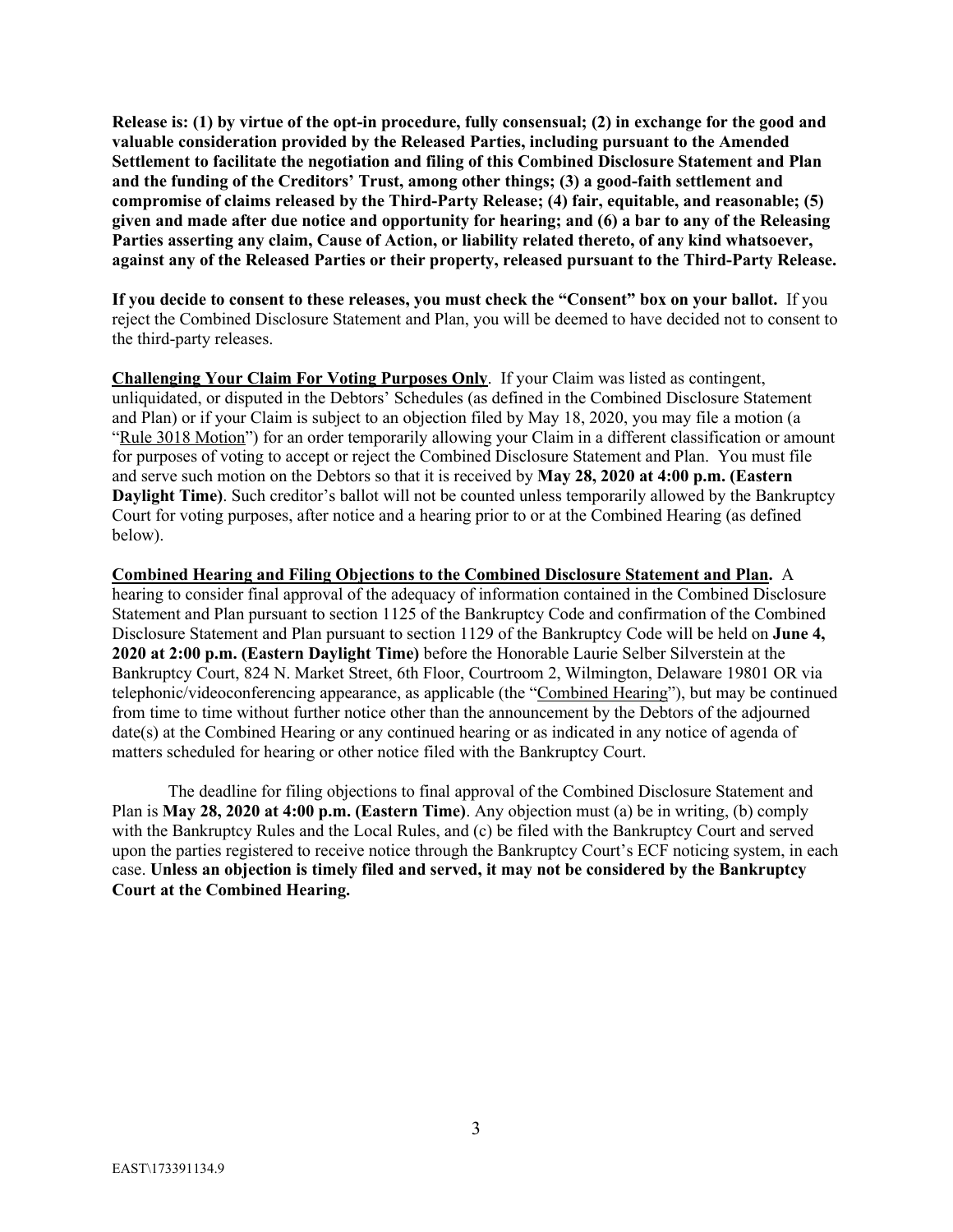| <b>DEADLINE/HEARING</b>                                                             | <b>DATE</b>                      |
|-------------------------------------------------------------------------------------|----------------------------------|
| Voting Record Date                                                                  | April 13, 2020                   |
| Date Solicitation Will Commence                                                     | no later than April 24, 2020     |
| Deadline for Debtors to File Plan Supplement                                        | May 21, 2020                     |
| Voting Deadline                                                                     | May 28, 2020 at: 4:00 p.m. (EDT) |
| Deadline to Object to Confirmation and Final Approval<br>of Adequacy of Information | May 28, 2020 at: 4:00 p.m. (EDT) |
| Deadline to File Rule 3018 Motions                                                  | May 28, 2020 at 4:00 p.m. (EDT)  |
| Deadline to File Confirmation Brief                                                 | June 1, 2020                     |
| Combined Hearing                                                                    | June 4, 2020 at 2:00 p.m. (EDT)  |

**Summary of Key Dates**: A table summarizing the key dates is included below for ease of reference:

**Important Information Regarding Release and Injunction Provisions**: If the Court confirms the Combined Disclosure Statement and Plan and it becomes effective, the releases and injunctions contained in Article VIII of the Combined Disclosure Statement and Plan will be effective and you will be bound by these provisions even if you did not vote to accept the Plan. Article VIII of the Combined Disclosure Statement and Plan contains the following exculpation, release, and injunction provisions (in addition to the provisions contained in Section 8.7 recited above):

## **8.4 Injunction**.

**The Confirmation Order shall provide, among other things, that all Entities who have held, hold or may hold Claims against or Interests in the Debtors are, with respect to any such Claims or Interests, permanently enjoined from and after the Effective Date from taking any of the following actions (other than actions to enforce any rights or obligations under this Plan)**: (**i) commencing, conducting or continuing in any manner, directly or indirectly, any suit, action or other proceeding of any kind (including any proceeding in a judicial, arbitral, administrative or other forum) against the Debtors, the Creditors' Trust, or their respective properties, or the Liquidating Trustee; (ii) enforcing, levying, attaching (including any prejudgment attachment), collecting or otherwise recovering by any manner or means, whether directly or indirectly, any judgment, award, decree or order against the Debtors or the Creditors' Trust, or their respective property, or against the Liquidating Trustee; (iii) creating, perfecting or otherwise enforcing in any manner, directly or indirectly, any encumbrance of any kind against the Debtors, the Creditors' Trust, or any of their respective property, or against the Liquidating Trustee; (iv) asserting any right of setoff, directly or indirectly, against any obligation due the Debtors, the Creditors' Trust, or their respective property, or the Liquidating Trustee, except as contemplated or allowed by this Plan; (v) acting or proceeding in any manner, in any place whatsoever, that does not conform to or comply with the provisions of this Plan; and (vi) prosecuting or otherwise asserting any right, claim or cause of action released pursuant to this Plan, including, without limitation, any right, claim or cause of action against an Exculpated Party that has been exculpated pursuant to Section 8.5 of this Plan;** *provided, however***, that the injunction provided in this Section shall neither bar any Entity from asserting any defense in an action commenced by or on behalf of any of the Debtors or the Creditors' Trust, nor prohibit**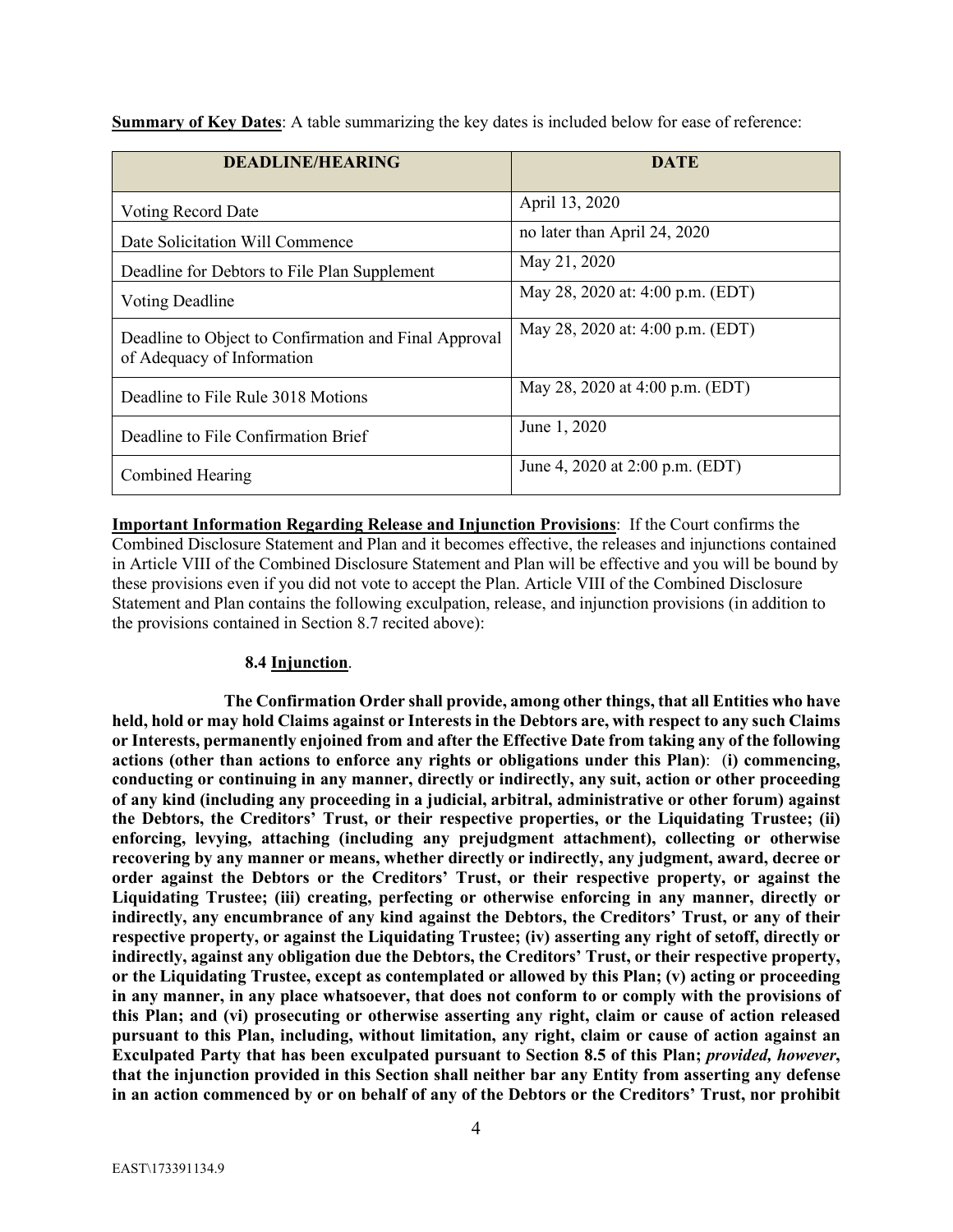**any Entity from asserting any right expressly preserved or contemplated by this Plan. The injunction provided for in this Section shall be limited in all respects to the breadth of the releases and exculpations granted in this Plan.** 

**By accepting Distributions pursuant to this Plan, each Holder of an Allowed Claim will be deemed to have specifically consented to the Injunctions set forth in this Section**.

### **8.5 Exculpation**

**Effective as of the Effective Date, the Exculpated Parties shall neither have nor incur any liability to any Entity for any claims or Causes of Action arising prior to or on the Effective Date for any act taken or omitted to be taken in connection with, or related to, preparing and filing the Chapter 11 Cases, or formulating, negotiating, preparing, disseminating, implementing, administering, confirming or effecting the confirmation or consummation of the Plan, the Disclosure Statement, or any contract, instrument, release or other agreement or document created or entered into in connection with the Plan or any other postpetition act taken or omitted to be taken in connection with the liquidation of the Debtors, the CRG Settlement, the Amended Settlement, the Disclosure Statement, or confirmation or consummation of the Plan;**  *provided***,** *however***, that the foregoing provisions of this exculpation shall not operate to waive, release or otherwise impair: (i) the Retained Actions and any Causes of Action expressly set forth in and preserved by the Plan or the Plan Supplement; (ii) any Causes of Action arising from criminal acts, willful misconduct, actual fraud, or gross negligence of such applicable Exculpated Party as determined by Final Order of the Bankruptcy Court or any other court of competent jurisdiction; (iii) any of the indebtedness or obligations incurred under the Plan and the contracts, instruments, releases, indentures, and other agreements and documents delivered under or in connection with the Plan or assumed under the Plan or assumed under Final Order of the Bankruptcy Court; (iv) the rights of any Entity to enforce the Plan and the contracts, instruments, releases, indentures, and other agreements or documents delivered under or in connection with the Plan or assumed under Final Order of the Bankruptcy Court; and/or (v) any Objections with respect to any Fee Claims in these Chapter 11 Cases;** *provided***,** *further***, that each Exculpated Party shall be entitled to rely upon the advice of counsel concerning its respective duties under, or in connection with, the above-referenced documents, actions or inactions.** 

**The foregoing exculpation shall be effective as of the Effective Date without further notice to or order of the Bankruptcy Court, act or action under applicable law, regulation, order, or rule or the vote, consent, authorization, or approval of any Person.** 

## **8.6 Releases by the Debtors**

**Except as otherwise expressly provided herein or in the Confirmation Order. on the Effective Date, for good and valuable consideration, to the fullest extent permissible under applicable law, each of the Debtors, and the Liquidating Trustee, on their own behalf and as a representative of the Estates, shall, and shall be deemed to, completely and forever release, waive, void, extinguish and discharge unconditionally, each and all of the Released Parties of and from any and all Claims, Causes of Action, obligations, suits, judgments, damages, debts, rights, remedies and liabilities of any nature whatsoever, whether liquidated or unliquidated, fixed or Contingent, matured or unmatured, known or unknown, foreseen or unforeseen, then existing or thereafter arising, in law, equity or otherwise, that are or may be based in whole or part on any act, omission, transaction, event or other circumstance taking place or existing on or prior to the Effective Date (including prior to the Petition Date) in connection with or related to any of the Debtors, their respective assets, property and Estates or the Chapter 11 Cases, that may be asserted by or on behalf of any of**